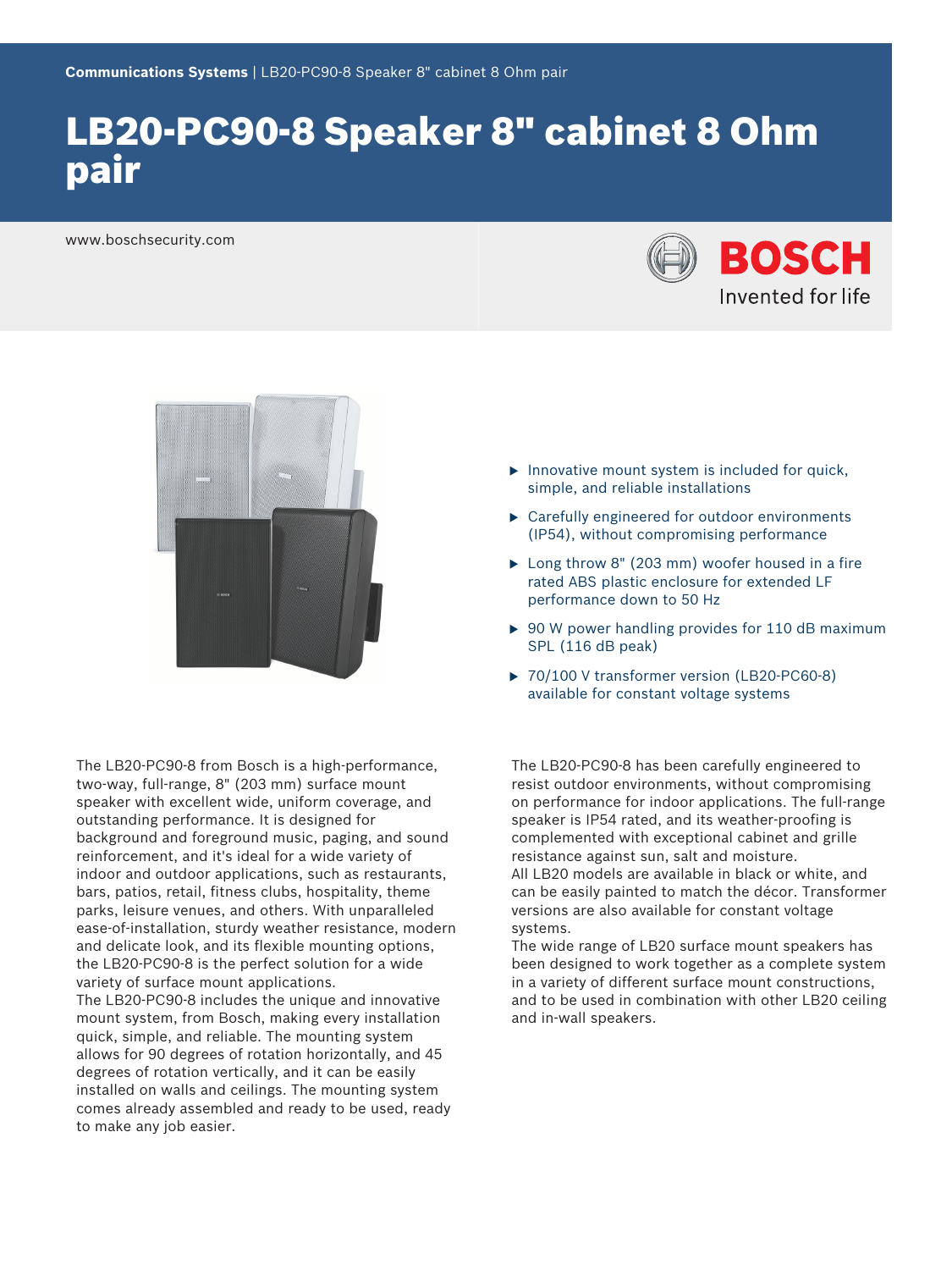**Certifications and approvals**

| <b>Region</b>                   |           | <b>Regulatory compliance/quality marks</b>                                                                                                                                                    |
|---------------------------------|-----------|-----------------------------------------------------------------------------------------------------------------------------------------------------------------------------------------------|
| Europe                          | <b>CE</b> |                                                                                                                                                                                               |
| <b>Technical specifications</b> |           |                                                                                                                                                                                               |
| Frequency response (-3 dB):     |           | 70 Hz - 20 kHz <sup>1</sup>                                                                                                                                                                   |
| Frequency response (-10 dB):    |           | $50$ Hz - 20 kHz <sup>1</sup>                                                                                                                                                                 |
| Sensitivity:                    |           | $90$ dB <sup>2</sup>                                                                                                                                                                          |
| Max SPL (calculated):           |           | 110 dB (116 dB Peak)                                                                                                                                                                          |
| Coverage angle:                 |           | Horizontal 90°, Vertical 90°                                                                                                                                                                  |
| Power handling:                 |           | 90 W (360 W Peak) Continuous<br>Pink Noise (100 hours)                                                                                                                                        |
| Low $Z:$                        |           | Yes                                                                                                                                                                                           |
| Nominal impedance:              |           | 8 <sub>0</sub>                                                                                                                                                                                |
| Minimum impedance:              |           | 60                                                                                                                                                                                            |
| Recommended High-Pass:          |           | 50 Hz (24 dB/octave)                                                                                                                                                                          |
| Input transformer (70 V/100 V): |           | <b>No</b>                                                                                                                                                                                     |
| LF transducer:                  |           | 8 inch (203 mm)                                                                                                                                                                               |
| HF transducer:                  |           | 1 inch (25 mm)                                                                                                                                                                                |
| Connectors:                     |           | Captive screws on wall bracket.<br>Removable locking 4-pin connector<br>(Euroblock) - (2) for connection to<br>additional speakers in a distributed<br>line.<br>Max. wire size 12AWG (2.5 mm) |
| Environmental:                  |           | IP54 (per IEC-60529)                                                                                                                                                                          |
| Color:                          |           | Black (RAL 9004) or white (RAL<br>9003)                                                                                                                                                       |
| Dimensions (H x W x D):         |           | 390 mm x 250 mm x 224 mm<br>$(15.4 \text{ in } x 9.8 \text{ in } x 8.8 \text{ in})^3$                                                                                                         |
| Net weight:                     |           | 5.1 kg $(11.3 \text{ lb})^3$                                                                                                                                                                  |
| Shipping weight (pair):         |           | 13.0 kg (28.7 lb)                                                                                                                                                                             |
| Included hardware:              |           | Mounting bracket and 5-mm Allen<br>wrench                                                                                                                                                     |
| Packaged quantity:              |           | 2                                                                                                                                                                                             |

<sup>1</sup>Half space (wall mounting).

<sup>2</sup>Half space (on wall) averaged 100 Hz - 10 kHz, 1 W. <sup>3</sup>Without brackets.

#### **Frequency response and impedance:**



#### **Architectural and engineering specifications:**

The loudspeaker shall be a surface mount, two-way, full-range system, with an internal passive crossover. The loudspeaker's low-frequency transducer shall be a 8" (203 mm) woofer, with a weather resistant poly propylene cone, and a 1" (25 mm) voice-coil. The loudspeaker's high-frequency transducer shall be a 1" (25 mm) Ferro fluid cooled driver, coupled to a baffleintegrated waveguide.

The loudspeaker system shall meet the following performance criteria: Power handling, 90 W of IEC 60268-5 continuous pink noise (6 dB crest factor); Frequency response, 50 Hz - 20 kHz (-10 dB from rated sensitivity); Sensitivity, 90 dB at one watt, 100 Hz - 10 kHz at one meter; Impedance, 8 Ohm nominal, 6 Ohm minimum.

The high-frequency transducer shall drive a waveguide to cover evenly 90° horizontally by 90° vertically. The finish shall be paintable black (RAL 9004) or paintable white (RAL 9003). The grille shall be zinc plated, and powder coated for corrosion resistance. The loudspeaker shall be adjustable over a range of 90° horizontally and 45° vertically. The support bracket shall be integral with the enclosure.

The loudspeaker shall have a ball-and-socket mounting system with a quick attach and detach operation. Electrical connections shall be through the wallportion of the mounting system, and there should be no exposed wire. The loudspeaker shall have a secondary electrical connection through a 4-pin detachable Euroblock connector.

The system shall be weather resistant to IEC 60068-2-5 Solar Radiation, IEC 60068-2-11 Salt Mist, IEC 60068-2-42 SO2, IEC 60068-2-60 Chlorine, and IEC 60529 IP54 test conditions. The mounting system shall be EIA 636 tested, at a safety factor of 8:1 or better. The enclosure shall be molded of fire rated ABS plastic. The loudspeaker shall weigh 5.1 kg (11.3 lb) and its dimensions shall be 390 mm (15.4 in) high, 250 mm (9.8 in) wide, and 224 mm (8.8 in) deep. The surface mount loudspeaker shall be the LB20-PC90-8 model from Bosch.